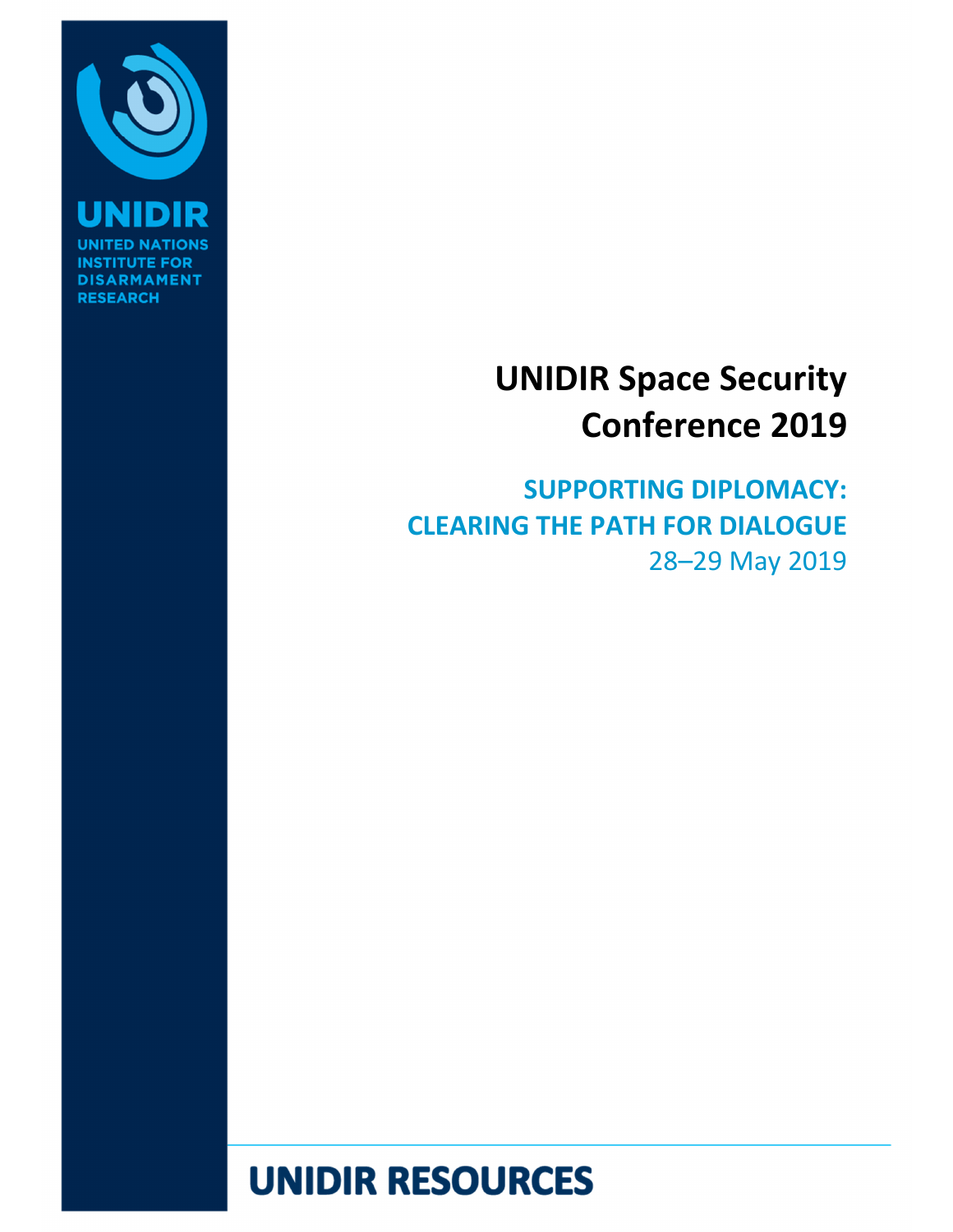### Acknowledgements

The organizers would like to express their sincere appreciation to the individuals who made this conference possible, in particular Daniel Porras of UNIDIR, Peter Martinez and Victoria Samson of Secure World Foundation, Xavier Pasco of Fondation pour la recherche stratégique (with funding from the European Union) and Paul Meyer of The Simons Foundation Canada. Our special thanks go to the Governments of Brazil, the People's Republic of China, the Holy See and the Russian Federation for their financial support to this annual conference.

We would also like to thank the speakers and moderators for their presentations. The conference greatly benefited from the valuable inputs and insights of the many experts who attended, interaction with whom constituted an invaluable source of information, ideas, and expertise. We would like to convey our gratitude to the United Nations Office at Geneva, under the auspices of which the conference was held.

Appreciation is also extended to John Borrie, Tae Takahashi and Yue Yuan of UNIDIR, Catherine Fegli, Rheal Leblanc and Alix Mottet of the UN Department of Global Communications for their assistance in the financial, logistical, and administrative aspects of the project. Finally, we would like to thank Daniel Porras of UNIDIR for having drawn up this report, as well as Renata Dwan and John Borrie of UNIDIR, Victoria Samson of Secure World Foundation, and Paul Meyer of The Simons Foundation Canada for their comments provided on the final text

### About UNIDIR

The United Nations Institute for Disarmament Research (UNIDIR)—an autonomous institute within the United Nations—conducts research on disarmament and security. UNIDIR is based in Geneva, Switzerland, the centre for bilateral and multilateral disarmament and non-proliferation negotiations, and home of the Conference on Disarmament. The Institute explores current issues pertaining to a variety of existing and future armaments, as well as global diplomacy and local tensions and conflicts. Working with researchers, diplomats, government officials, NGOs and other institutions since 1980, UNIDIR acts as a bridge between the research community and Governments. UNIDIR activities are funded by contributions from Governments and donor foundations.

### About the Organizers

Secure World Foundation is a private operating foundation dedicated to the secure and sustainable use of space for the benefit of Earth and all its peoples. The Secure World Foundation works with governments, industry, international organizations, and civil society to develop and promote ideas and actions for international collaboration that achieve the secure, sustainable, and peaceful uses of outer space.

The Simons Foundation Canada is a private foundation committed to advancing positive change through education in peace, disarmament, international law, and human security. Jennifer Allen Simons established The Simons Foundation Canada in 1985 to foster a greater understanding of global barriers to peace and to work with key parties on a common agenda. The Simons Foundation Canada has been a supporter of the UNIDIR Space Security Conference series since its inception as well as the principal NGO contributor to the Space Security Index, an annual publication surveying development in the use of outer space relevant to its security and sustainability.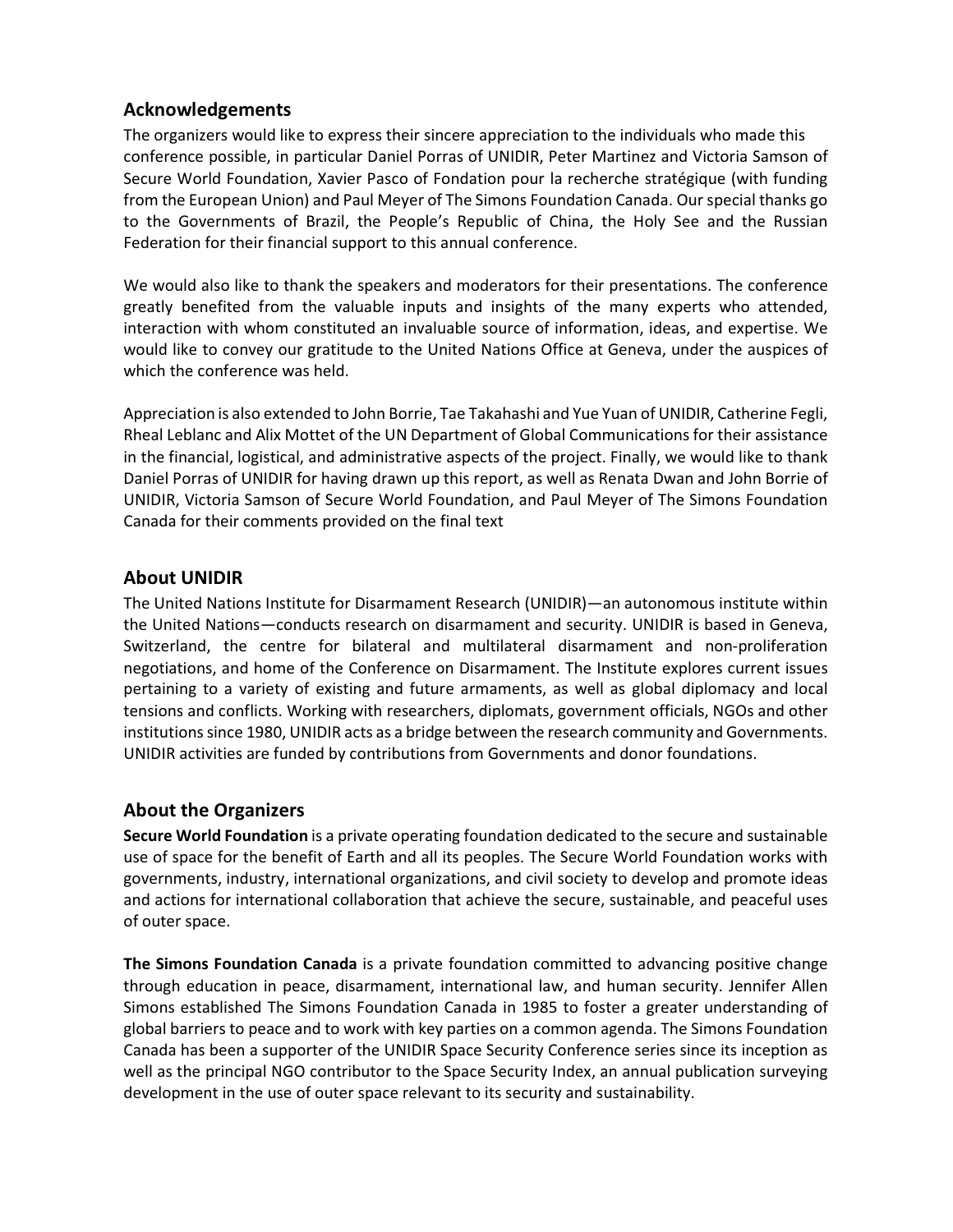The Fondation pour la recherche stratégique is an independent, non-profit organization recognized in France as a public utility foundation. Its missions are to analyse strategic and international security issues, notably military and defence-related issues, and to contribute to the strategic debate in France as well as to the diffusion of French ideas abroad. It is the only major independent French think tank to work exclusively on these questions. Its experts cover the whole range of security and defence issues, from international relations to scientific, technological and operational questions, as well as defence industry and economy, the analysis of cross-cutting threats as well as health and environmental risks.

#### **Note**

This report was drawn up by Daniel Porras and constitutes both a summary and analysis of the discussions and exchanges that took place at UNIDIR's Space Security Conference held at the Palais des Nations in Geneva on 28–29 May 2019.

The views and opinions expressed in this document is the sole responsibility of UNIDIR and do not necessarily reflect those of the United Nations and its staff, of the Conference's organizers and sponsors, or of the participating entities and organizations.

The designations employed and the presentation of the material in this publication do not imply the expression of any opinion whatsoever on the part of the Secretariat of the United Nations concerning the legal status of any country, territory, city or area, or of its authorities, or concerning the delimitation of its frontiers or boundaries. The views expressed in the publication are the sole responsibility of the individual authors. They do not necessary reflect the views or opinions of the United Nations, UNIDIR, its staff members or sponsors.

Where this document reports or refers to statements made by panellists, every effort has been made to provide a fair representation of their views. The actual content and flow of the report, however, may slightly differ from delivery, as it may likewise with panellists' presentations and transcripts; the latter are made available on UNIDIR's website and hereinafter via appropriate links.

> www.unidir.org © UNIDIR 2019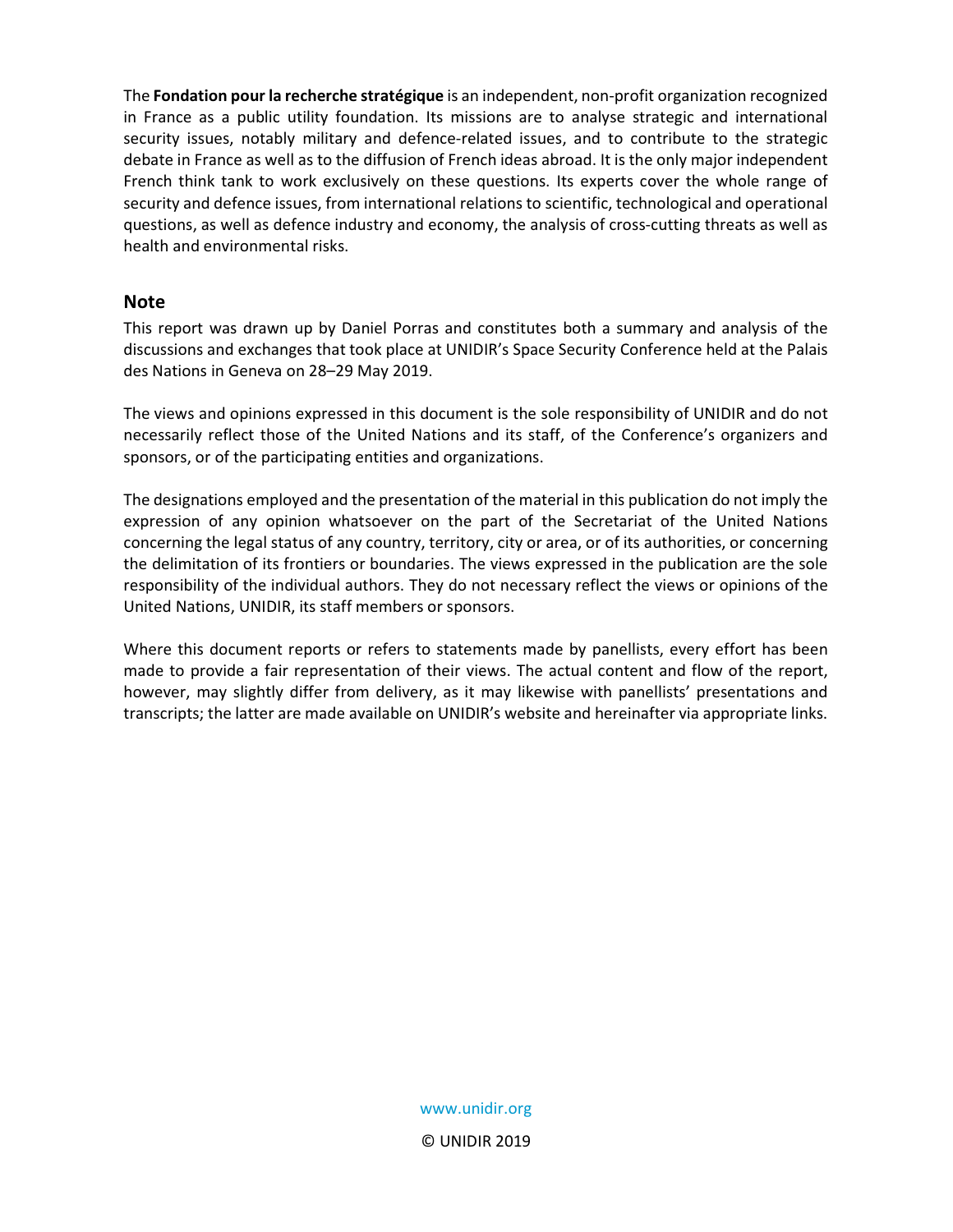## **Table of Contents**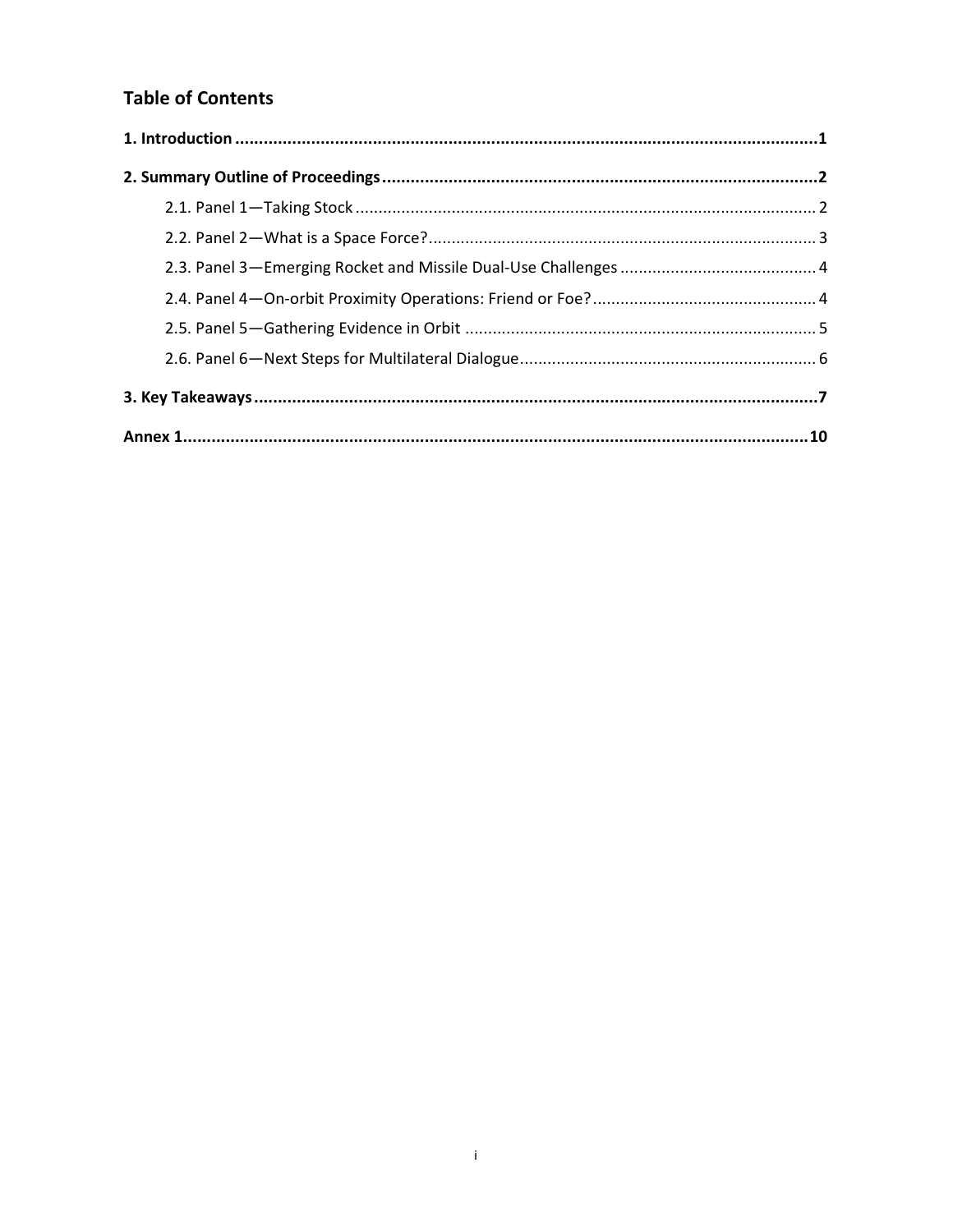## List of acronyms and abbreviations

| anti-satellite                                               |
|--------------------------------------------------------------|
| Conference on Disarmament                                    |
| United Nations Committee on the Peaceful Uses of Outer Space |
| <b>UNIDIR Space Security Conference 2019</b>                 |
| prevention of an arms race in outer space                    |
| space situational awareness                                  |
| transparency and confidence-building measures                |
|                                                              |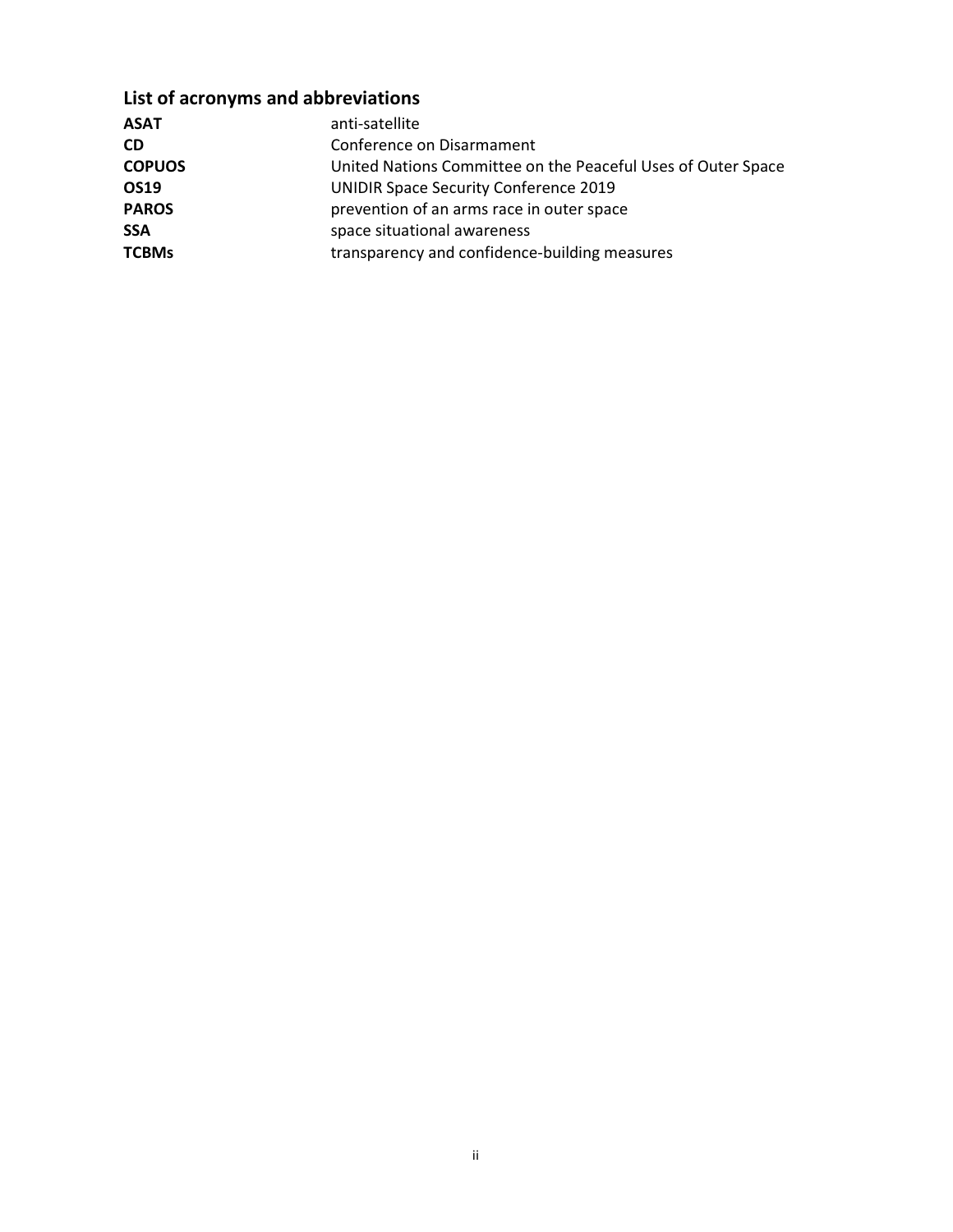## UNIDIR Space Security Conference 2019 Conference Report

SUPPORTING DIPLOMACY: CLEARING THE PATH FOR DIALOGUE

The 2019 UNIDIR Space Security Conference (OS19), entitled Supporting Diplomacy: Clearing the Path for Dialogue, was held on 28–29 May 2019 at the Palais des Nations in Geneva, Switzerland. OS19 brought together experts and diplomats from around the world to examine some of the technical and policy questions impacting multilateral dialogues on space security and to seek possible paths forward towards stability in space. In particular, OS19 sought to identify areas of convergence where all space actors might agree on the need for collective action that may serve as initial steps in building greater trust in space activities. The exchanges that took place during OS19 were forthright and informative and identified several areas that could be the subject of further dialogue among States.

The central conversations at OS19 are condensed in this document, as well as several key takeaway points raised during the final session.

## 1. Introduction

-

There is ample evidence of the importance of space activities to daily human life. One need only look at the growth of the space economy, which was valued at US\$ 385 billion in 2017, and is predicted to continue rising for the foreseeable future.<sup>1</sup> Yet there are several indications that threats to stability and security in space, which could impede peaceful access and use, are increasing. Space systems are becoming the targets of increasingly frequent, persistent and deliberate interference from a variety of technologies. Electronic disruption technology, for example, is becoming more widely employed to deny satellite communications and global positioning services.<sup>2</sup> At the same time, strategic competition in space capabilities is also more evident. In March 2019, for example, India demonstrated its anti-satellite (ASAT) interceptor capabilities. This was the first time in more than a decade that a kinetic ASAT demonstration was conducted. Several States are moving towards the establishment of dedicated military forces for space activities, with both defensive and offensive objectives.

Given the above, there is a renewed emphasis among Member States on the prevention of an arms race in outer space (PAROS), which has been raised in a variety of forums. The General Assembly, the Conference on Disarmament, the Disarmament Commission, and the Group of Governmental Experts on further effective measures for the prevention of an arms race in outer space have all sought to make headway on space security challenges, and States have even raised these concerns in the United Nation's Committee on the Peaceful Uses of Outer Space (COPUOS). While considerable efforts have been invested into each of these groups, results so far have been limited. Both political and technical constraints have prevented all States from coming together on a single

<sup>&</sup>lt;sup>1</sup> See Brian Higgenbotham, "The Space Economy: An Industry Takes Off", US Chamber of Commerce, 11 October 2018, https://www.uschamber.com/series/above-the-fold/the-space-economy-industry-takes.

<sup>&</sup>lt;sup>2</sup> See Rajeswari Pilai Rajagopalan, "Electronic and Cyber Warfare in Outer Space", UNIDIR Space Dossier 3, May 2019, http://www.unidir.org/files/publications/pdfs/electronic-and-cyber-warfare-in-outer-space-en-784.pdf.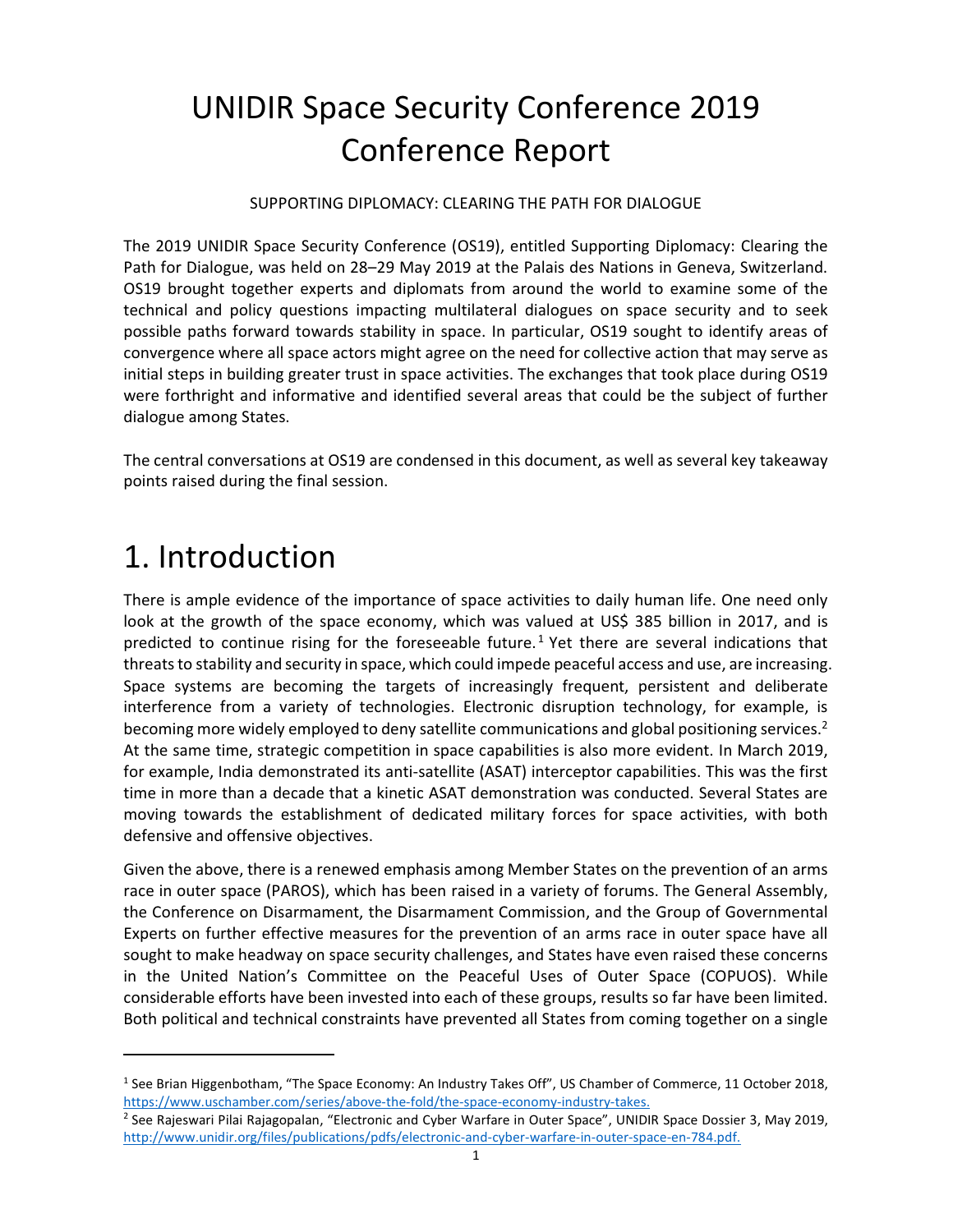agreed-upon approach to security and stability in space. And while many of the hurdles go beyond the scope of space security, some are of a technical and policy nature, such as difficulties in discerning the intent of dual-use/multi-use space objects, or obstacles to sharing data about rocket/missile launches.

## 2. Summary Outline of Proceedings

## 2.1. Panel 1—Taking Stock

Acknowledging growing security threats to space systems, several United Nations bodies undertook to address these issues throughout 2018 and early 2019. Despite considerable efforts, however, results were limited and it was widely felt that the momentum that existed in early 2018 is now beginning to falter.

- In the Conference on Disarmament (CD), Subsidiary Bodies sought the means to effectively move discussions forward on specific agenda items, including PAROS.<sup>3</sup> In 2018, Subsidiary Body 3 adopted a report outlining specific concerns that should be addressed and some possible steps that the CD could take.<sup>4</sup> In 2019, the CD was unable to reconstitute the Subsidiary Bodies and no further work is scheduled.
- In the United Nations Disarmament Commission, Working Group II took up the topic of implementing transparency and confidence-building measures (TCBMs) for space activities.<sup>5</sup> Yet political tensions prevented formal discussions by the Commission on this tasking.<sup>6</sup>
- A Group of Governmental Experts convened for two two-week sessions (from 6 to 18 August 2018, and from 18 to 29 March 2019), with the intent to result in recommendations about elements for a legally binding instrument on PAROS. However, the Group did not reach consensus on a report.<sup>7</sup>
- In COPUOS, the development of Long-Term Sustainability Guidelines was not yet concluded, with 21 adopted Guidelines and 7 outstanding guidelines. Following OS19, it was agreed to transmit the 21 Guidelines to the General Assembly.
- General Assembly resolutions related to space security that were traditionally adopted without a vote were challenged last year, such as the resolutions on PAROS and TCBMs.<sup>8</sup> Only the initiative on No First Placement of Weapons in Outer Space saw modest progress over the last year, though it remains a controversial resolution.<sup>9</sup>

1

<sup>6</sup> UN Disarmament Commission, 2019 Session (informal session),

<sup>&</sup>lt;sup>3</sup> Conference on Disarmament, CD/2119, https://undocs.org/CD/2119.

<sup>4</sup> Conference on Disarmament, Subsidiary Body 3: Prevention of an arms race in outer space, CD/2140, https://undocs.org/CD/2140.

<sup>&</sup>lt;sup>5</sup> 2018 United Nations Disarmament Commission Secretariat Non-Paper, https://s3.amazonaws.com/unoda-web/wpcontent/uploads/2018/03/WG2-secretariat-non-paper-outer-space-TCBMs-FINAL.pdf.

https://www.un.org/disarmament/institutions/disarmament-commission/session-2019/.

 $^7$  Group of Governmental Experts on further practical measures for the prevention of an arms race in outer space, Note by the Secretary-General, https://undocs.org/en/A/74/77.

<sup>8</sup> See resolutions of the seventy-third session of the General Assembly, https://www.un.org/en/ga/73/resolutions.shtml.

<sup>&</sup>lt;sup>9</sup> "Pakistan, Russia sign statement on 'no first placement of weapons in outer space'", The Express Tribune, 22 May 2019, https://tribune.com.pk/story/1978387/1-pakistan-russia-sign-statement-no-first-placementweapons-outer-space/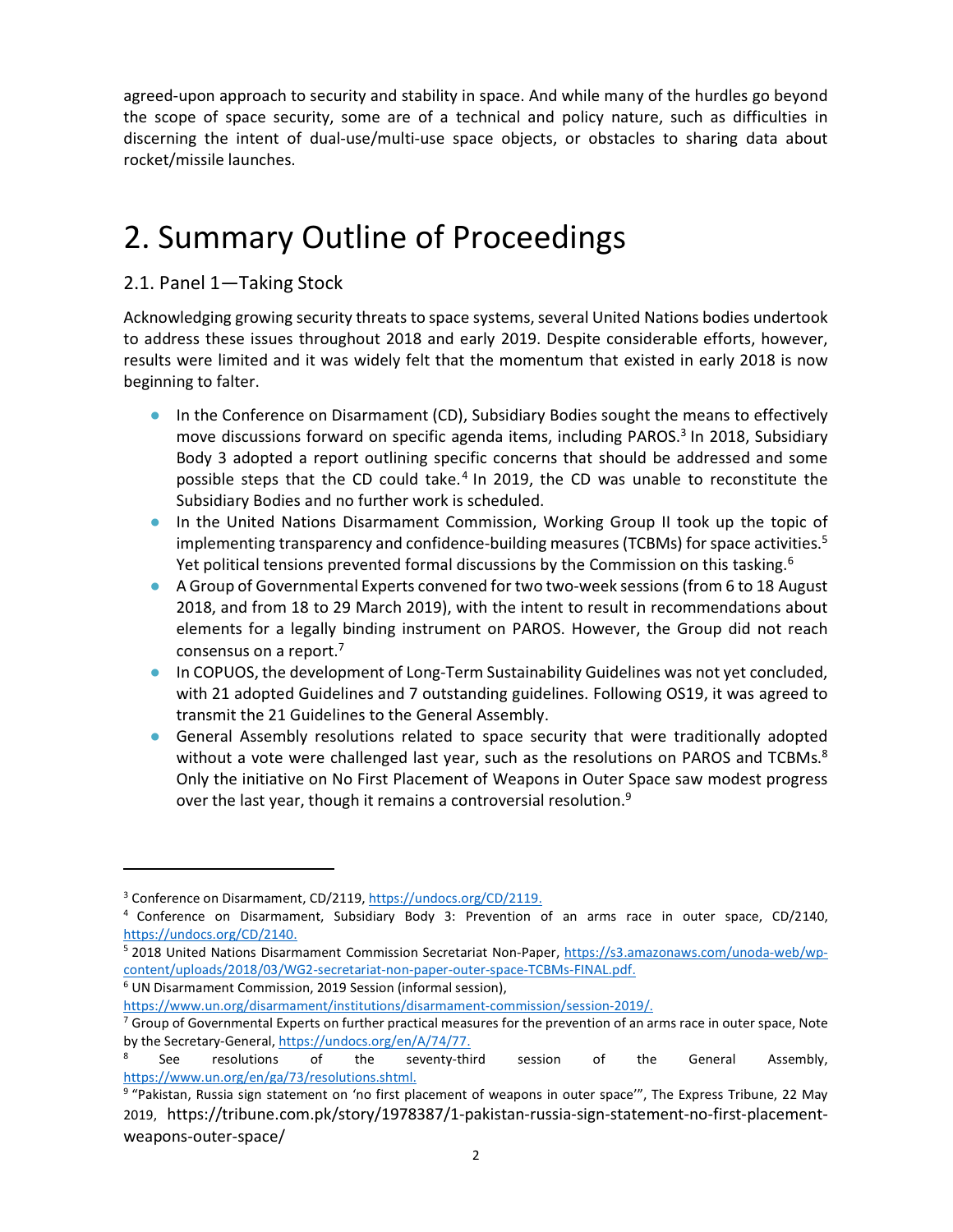Participants of these processes generally agree that the existing governance framework for space activities is insufficient to ensure long-term stability in that environment. The increased importance of space systems, combined with the ongoing development of counter-space capabilities, increases the potential for military competition to lead to open conflict in space. Moreover, commercial and military space activities are becoming less distinguishable, blurring the line between civilian and military space systems. Yet States remain divided over the best approach to address these challenges. A lack of trust among certain military powers currently makes it difficult to seek effective solutions that bridge the differences of opinion among States. Nevertheless, the discussions that took place over the last year helped unpack some of the specific questions that need answers to move forward on new rules for space security. These include the scope of agreements, specific definitions, and monitoring/verification challenges for possible space arms control.

### 2.2. Panel 2—What is a Space Force?

-

In February 2019, the United States President issued Space Policy Directive 4 (SPD-4), which orders the Secretary of Defense to submit a proposal for the establishment of a sixth branch of the US military, namely a Space Force.<sup>10</sup> While this is not the first time that a military has created a dedicated unit for space activities (China and the Russian Federation already have specialized units), SPD-4 came at a time of heightened competition in space, leaving many to wonder what this development means for stability in the space environment. While the US government has still not (at the time of drafting this report) authorized a Space Force, it is arguably already a watershed moment: other States, such as India, have begun their own internal discussions about the value of a dedicated military space unit. $^{11}$ 

With space activities playing an increasingly important role for modern military forces, it seems logical that measures will be taken to protect and reinforce space systems. Yet the question remains how existing international rules will be applied to these forces in the space environment. For example, it is unclear how civilian satellites conducting military operations should be treated under international law. This and other similar questions give further strength to the argument that the existing legal framework is not enough to ensure the long-term sustainability of space activities in the current geopolitical environment.

Another of the major challenges presented by the concept of a Space Force is that there are many disparate interpretations of the objectives of such a military branch. In the case of the United States, a Space Force is largely intended to maintain national access to space and ensure continued service of space systems, particularly in combat situations. However, others, particularly those that might be considered rivals in space, see this as a step towards exerting US dominance in space. More specifically, other States are concerned that a Space Force will deploy weapon systems in orbit that can target space objects as well as targets on the ground. Whether or not this is true or even feasible, the mere perception of orbiting threats can further fuel a possible arms race in outer space. To prevent such escalation, increased communication and transparency will be necessary between both allies and rivals.

<sup>&</sup>lt;sup>10</sup> Space Policy Directive 4: Establishment of the United States Space Force, 19 February 2019, https://www.whitehouse.gov/presidential-actions/text-space-policy-directive-4-establishment-united-states-spaceforce/.

 $11$  "Government finalises broad contours of defence space agency", The Economic Times, 11 June 2019, https://economictimes.indiatimes.com/news/defence/government-finalises-broad-contours-of-defence-spaceagency/articleshow/69745921.cms; see also Ajey Lele, "India needs its own space force", SpaceNews, 28 May 2019, https://spacenews.com/op-ed-india-needs-its-own-space-force/.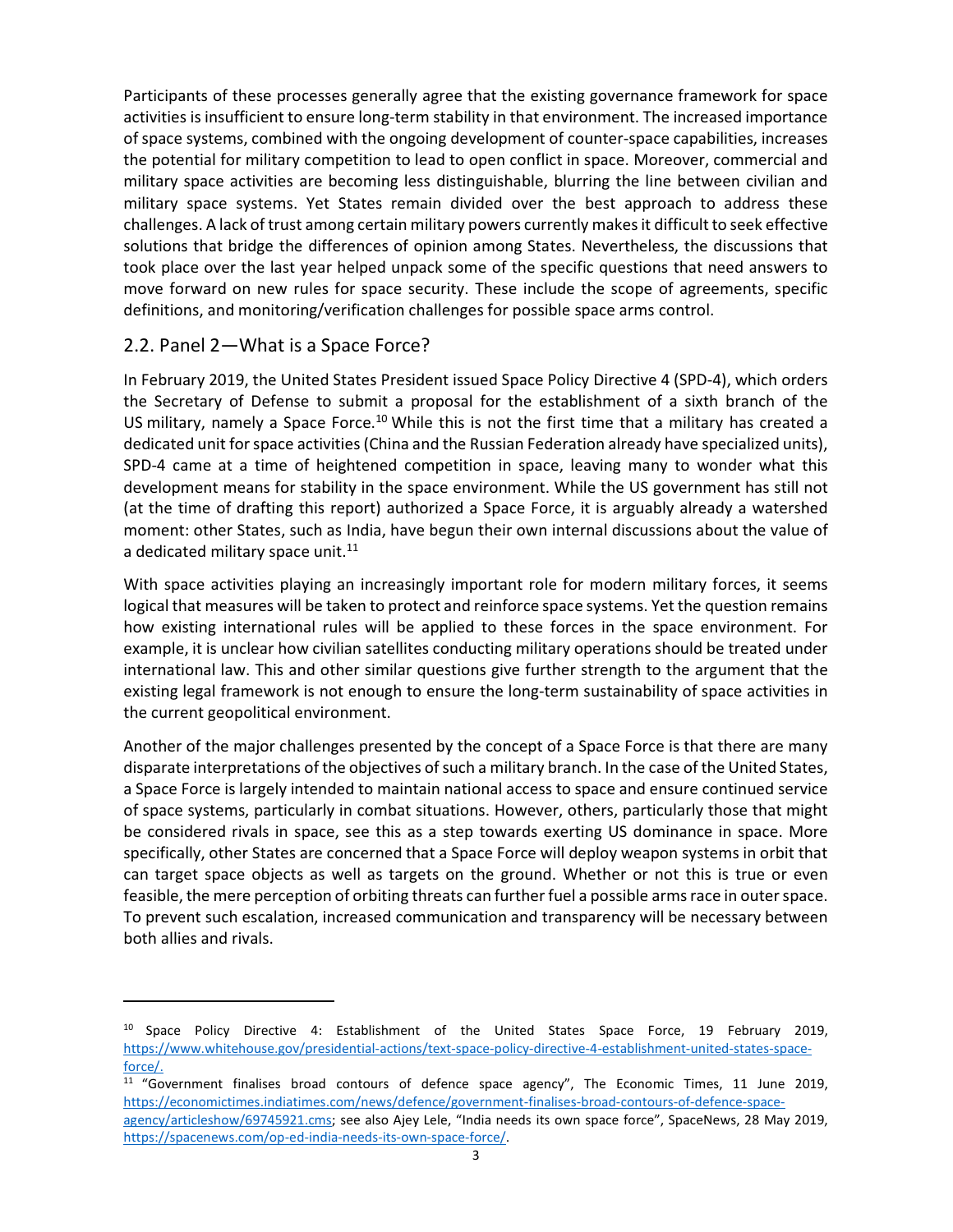## 2.3. Panel 3—Emerging Rocket and Missile Dual-Use Challenges

The emergence of small-satellite launch vehicles is raising concerns about the further proliferation of missile technology. There is a possibility that smaller, lighter rockets, which can be deployed in a much shorter period than larger conventional rockets, could be used as the basis for new missile technology. While this technology is not necessarily well suited for long- or even medium-range missiles, it can be used as a platform for short-range missiles. As space technology becomes accessible from a wider range of sources around the world, it could lead to a black market for missile components.

In this context, two existing frameworks currently play a role in mitigating the possibility of smalllauncher rocket technology from being misused. The first is The Hague Code of Conduct against ballistic missile proliferation. This voluntary Code obliges States to give notice about missile and rocket launches and to report on missile and rocket capabilities annually. The Code promotes trust among signatories and promotes transparency about the types of technology being developed or used. It also serves as a platform where signatories without rocket/missile technology can promote their interests. However, there remain questions as to the effectiveness of such voluntary measures at a time when multilateral agreements are under considerable strain and new missile technologies, such as boosted hypersonic glide systems, are proliferating.<sup>12</sup>

The second framework is the Missile Technology Control Regime, which regulates specific types of equipment and technology. These voluntary guidelines are intended to help States limit the proliferation of delivery vehicles. However, the emergence of small launcher technology presents new challenges for the regime because it does not necessarily capture rocket technology. New or strengthened regulations will be needed to address this threat, but even these should be tempered so as not to unnecessarily impede technological developments.

### 2.4. Panel 4—On-orbit Proximity Operations: Friend or Foe?

'Co-orbital vehicles' are small, manoeuvrable satellites capable of coming very close to or even docking with another satellite in what are referred to as on-orbit or rendezvous proximity operations. These objects can serve as platforms for a multitude of applications, including repairing, refuelling or even removing other satellites from orbit. As an example, recently, the University of Surrey conducted a series of experiments with a platform called RemoveDEBRIS, a vehicle intended to remove space debris from orbit. It deployed a net as well as a harpoon to catch its targets, which could then be dragged out of orbit.<sup>13</sup>

This technology presents difficulties for discussions on possible space arms control because platforms using such technologies could also be used for a variety of adverse or hostile applications. The Soviet Union developed the earliest co-orbital vehicle which carried an explosive charge that detonated when near a target.<sup>14</sup> Indeed, these platforms can be equipped with a variety of mechanisms that can destroy, disrupt or engage in espionage. To date, several militaries, along with several commercial and civilian entities, have developed on-orbit proximity-related technology. The

.

<sup>&</sup>lt;sup>12</sup> See John Borrie, Amy Dowler and Pavel Podvig, Hypersonic Weapons: A Challenge and Opportunity for Strategic Arms Control, United Nations, February 2019,

http://www.unidir.ch/files/publications/pdfs/hypersonic-weapons-a-challenge-and-opportunity-for-strategic-armscontrol-en-744.pdf.

<sup>&</sup>lt;sup>13</sup> See RemoveDEBRIS's Harpoon captures space debris, 15 February 2019, https://www.youtube.com/watch?v=dtJ6KWPnPxo.

<sup>&</sup>lt;sup>14</sup> Secure World Foundation, "Global Counterspace Capabilities: an open-source assessment", April 2019, p. 2-1, https://swfound.org/media/206408/swf\_global\_counterspace\_april2019\_web.pdf.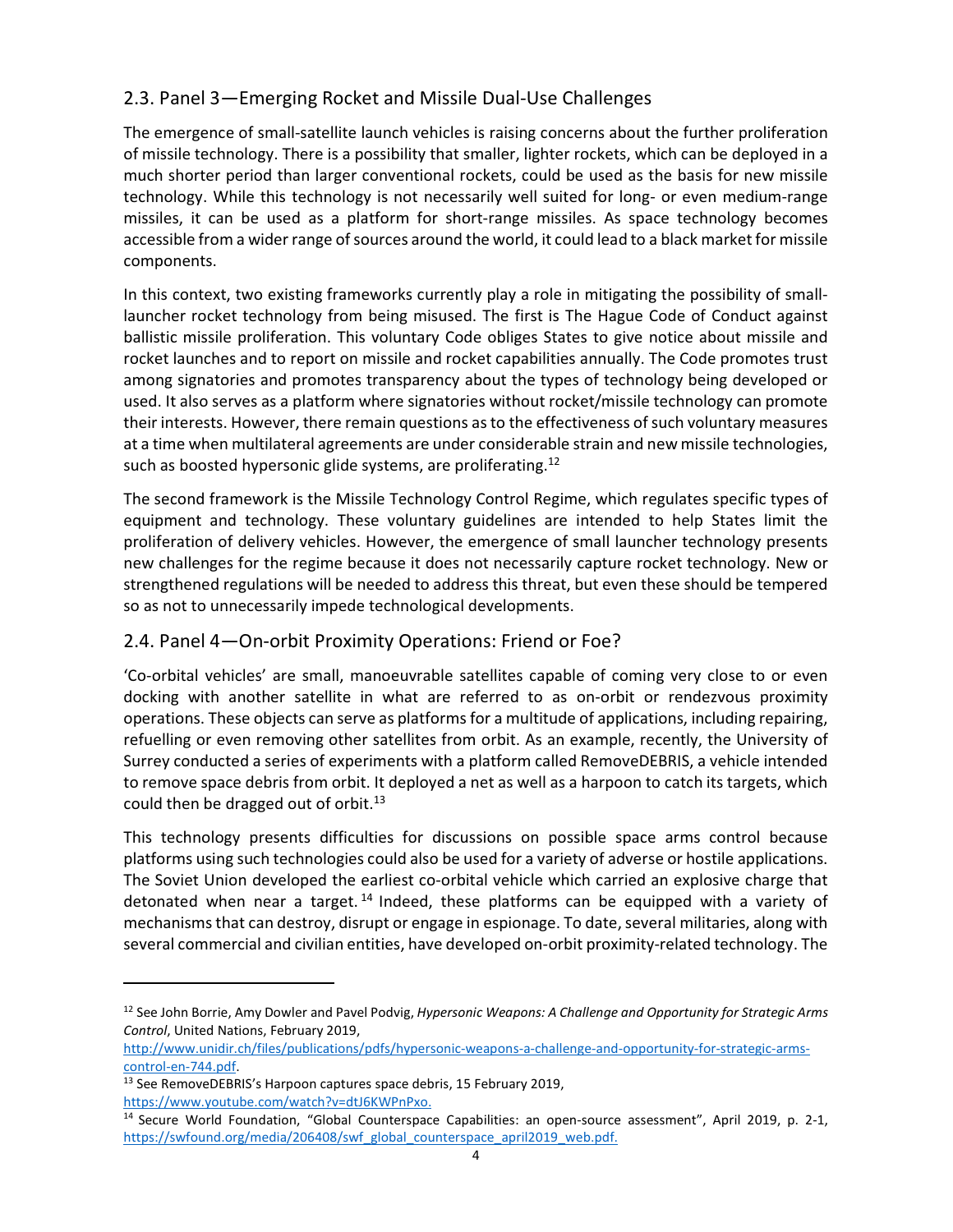challenge, then, is how to regulate this technology so that it does not disrupt stability in space without unnecessarily restricting useful developments.

Current geopolitical tensions that exist among major space powers add to the challenge in achieving this balance. In 2018, the United States and France, on two separate occasions, accused the Russian military of developing or employing malicious co-orbital technology.<sup>15</sup> However, because of the difficulties of monitoring and verifying activities in outer space, no conclusive evidence was presented. These instances demonstrate how a lack of information and data about a space object can raise tension between strategic rivals, even if the act itself is not overtly hostile. Not having any baseline standards for behaviour means that any close-proximity activities can appear hostile to a rival actor.

Despite a lack of progress at the multilateral level to establish 'rules of the road' for this technology, there is a movement among the private sector to develop best practices for on-orbit proximity operations that might serve as the basis for future intergovernmental discussions.<sup>16</sup>

### 2.5. Panel 5—Gathering Evidence in Orbit

Discussions in several OS19 panels underlined that one thorny challenge for space-related arms control is that of monitoring and verification, particularly because of the technical, evidentiary challenges that apply to space activities. Current 'space situational awareness' (SSA) is based on optical telescopes that can track objects in space larger than 10cm. These telescopes produce images of dots which can then be used to approximate where an object is relative to the stars and, to some degree, how the object is operating. However, even the most sophisticated telescopes have limitations: they cannot tell exactly where an object is; they cannot track during the day; they cannot detect objects smaller than 10 cm; they cannot distinguish between two objects less than 1km apart. And while some data can be collected about an object's appearance or heat/radio emissions, it is not yet possible to be certain about an object's technical capabilities without observing its movements or activities.

At present, there are several SSA systems regularly tracking space objects. Some are operated by militaries (such as those of China, the Russian Federation and the United States) while others are operated by civilian/commercial entities. These systems operate independently of each other to track objects and have different data sets for their exact locations. Compiling this data could enhance the accuracy of SSA, but there is, as yet, limited cooperation among SSA service providers, particularly between militaries. However, there are some other entities, including commercial actors, that are already compiling SSA data to build a more accurate picture of space activities that could serve as the basis for future data-sharing.<sup>17</sup>

Technological developments will continue to enhance SSA capabilities and provide additional data about the location and nature of space objects. However, these developments come with drawbacks. First, new SSA systems will permit tracking of objects down to 1 cm in size, expanding the catalogue of total objects being detected. The downside of this development is that there will be many more objects in the existing catalogue, which could generate an unmanageable number of

-

<sup>&</sup>lt;sup>15</sup> See United States Remarks at the Conference on Disarmament as delivered by Assistant Secretary of State for Arms Control, Verification and Compliance Yleem D.S. Poblete, 14 August 2018,

https://geneva.usmission.gov/2018/08/14/remarks-by-assistant-secretary-yleem-d-s-poblete-at-the-conference-ondisarmament/; see also Déclaration de Mme Florence Parly, ministre des armées, sur la défense spatiale, à Toulouse le 7 septembre 2018, http://discours.vie-publique.fr/notices/183001732.html.

<sup>16</sup> https://www.satelliteconfers.org/.

<sup>17</sup> http://astria.tacc.utexas.edu/AstriaGraph/.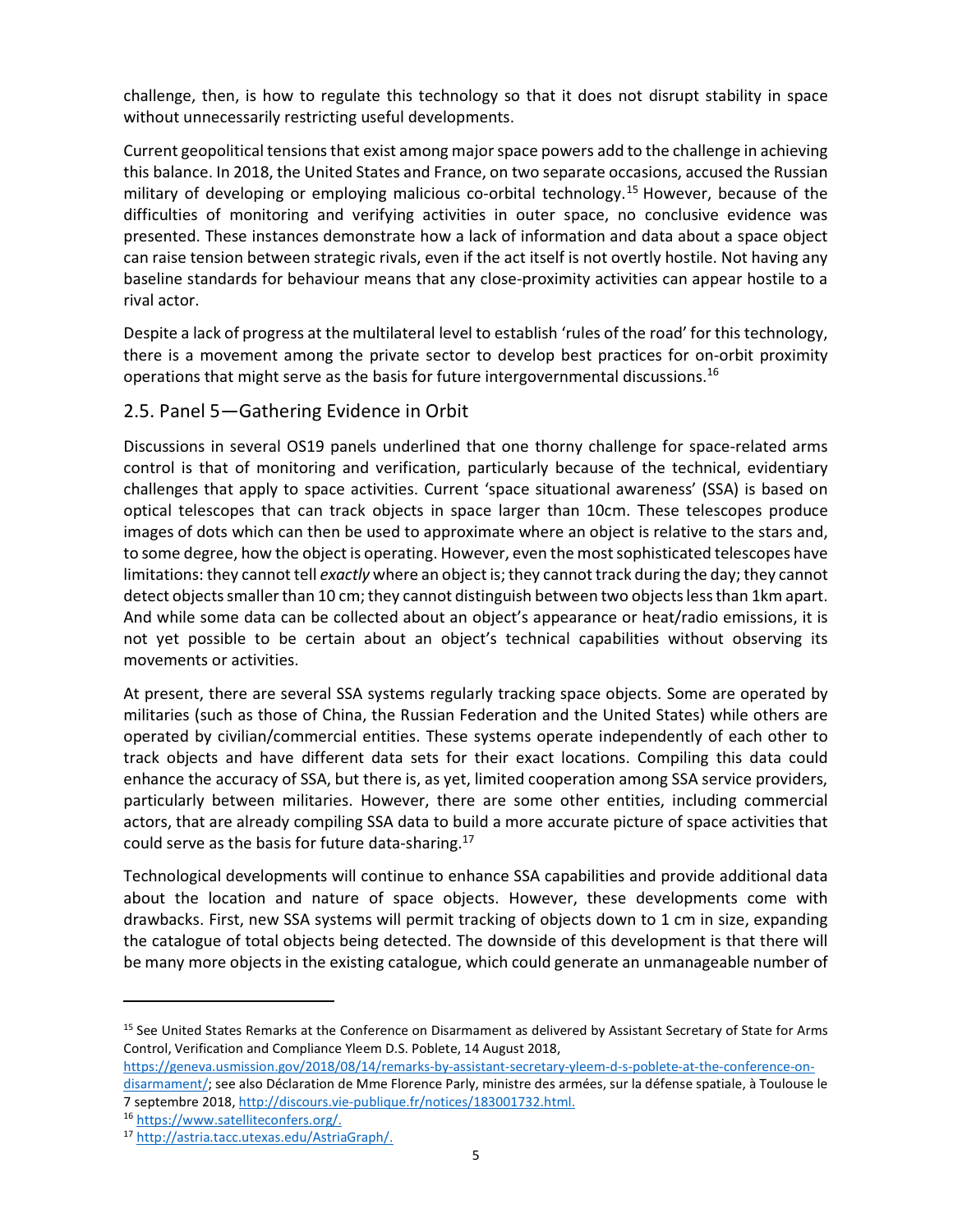collision warnings for space operators. Second, light detection and ranging systems (LIDAR) will enable imaging of objects down to 1 cm at a range of 1,000 km, enabling new forms of real-time satellite assessment. However, these assessments will be limited to what can be seen on the surface of a satellite. Thirdly, new approaches to establishing attribution of space activities could deter actors from engaging in harmful activities by ensuring that actions in space will be detected and correctly attributed to a source. However, this approach will not necessarily be able to determine the real intent behind an action. While all these capabilities will improve the effectiveness of monitoring activities in space, it will be important to coordinate the sharing of data among a variety of actors—namely militaries, space agencies, and companies—to ensure the best quality of information. Otherwise, all of those entities operating in space will continue to operate with only fragmented pictures of space activities.

### 2.6. Panel 6—Next Steps for Multilateral Dialogue

The final panel of the 2019 Space Security Conference set out several key takeaways from its proceedings and offered several ideas for possible next steps for multilateral dialogue on space security. Many of these ideas are elaborated in the following section of this report, but a few common themes are highlighted here.

There are two trends that are increasing mistrust around space activities: developing technology and growing tensions between geopolitical rivals. New technologies are continually emerging, leaving many space actors in the dark about new possible threats to their space systems. Given that relations between certain military powers are already strained, new space technologies raise anxieties about how they might be used in a hostile context. As such, there is a need to strengthen lines of communication, particularly among rivals, to reduce fears and uncertainties that could lead to misperceptions or even prompt a dangerous escalation in response.

To achieve progress on space security challenges, there is a need for major parties to indicate their willingness to move from increasingly adversarial postures towards more cooperation. This is likely to require some restraint and compromise in the shorter run but will be of greater benefit in the longer run not least because it will help to avoid or minimize 'tragedy of the commons'-type situations like those the creation of space debris would cause. It will also require a political commitment to achieve results, even if those results are limited or focused in their scope. Even small steps can help build trust among space actors and clear the path for productive diplomacy.

Finally, there was an emphasis on expanding the scope of participation in multilateral dialogue. There appears to be a growing recognition among States, if OS19 is taken as an indication, that commercial space actors are not only driving technological change, they could also be participants in space security dilemmas. As such, these actors can provide expertise about space operations but should also be aware of the geopolitical climate in which they operate. By including a wider range of actors in space security dialogue, there is likely to be greater scope for developing meaningful, effective solutions on space security-related questions.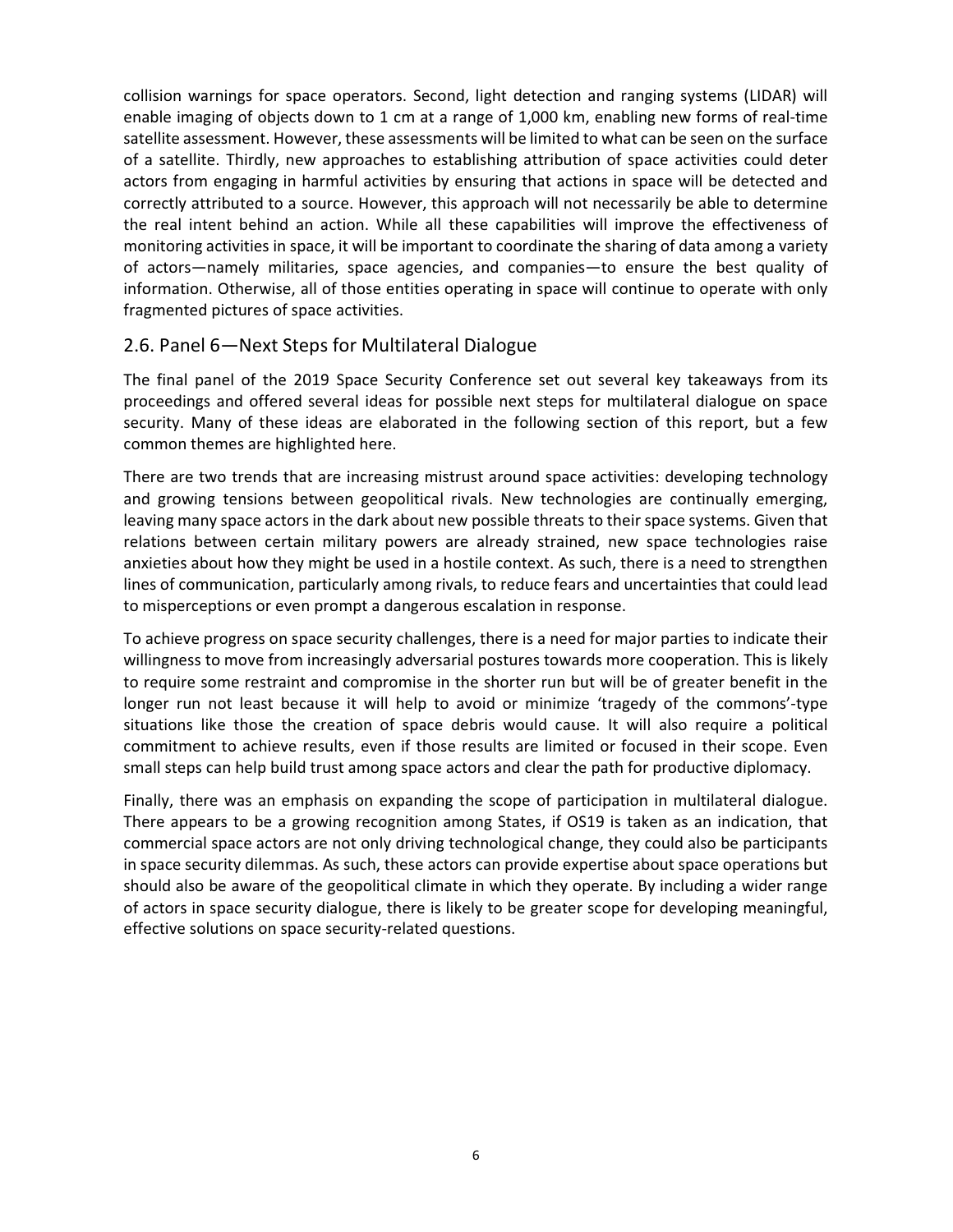## 3. Key Takeaways

OS19's purpose was to encourage engagement among different stakeholders in space security, and prompt collective 'brain storming' as how to unblock the path forward. Throughout OS19, panellists and other participants raised a range of points and offered a diversity of ideas. These have been grouped into the following key takeaways, which is not to imply consensus but merely a preponderance of views expressed.

#### The existing space security regime is inadequate.

There is an existing international framework that governs how States conduct space activities. However, the current regime is not enough to prevent or even contain growing geopolitical competition in outer space or the outbreak of conflict in that environment. There are several areas, such as the deployment and use of conventional weapons in space, where existing laws are either silent or there is no clarity as to how the laws apply in practice.

The growing importance of space systems for national security and the evolution of counter-space capabilities make it increasingly likely that future conflicts will have a space component. Without any further rules, the consequences of such conflict on third parties and non-military combatants could be considerable, particularly as military and civilian space systems become increasingly interconnected. As such, there is a need to elaborate how existing rules should be applied in outer space as well as a need to elaborate new standards of conduct in that environment.

#### The existing framework for discussions may not be the most useful.

While multilateral discussions on space security have been of some use to date, future engagement could be improved in at least three key areas.

First, there is a need to broaden participation. Space exploration and technological developments are being driven by commercial actors and academia as much as they are by governments. Some of the resulting capabilities are dual use, meaning that even private entities can have an impact on space security by developing technology that appears threatening to others. On the more positive side, these entities can also be instrumental in developing capabilities (such as SSA) that could support eventual cooperative security arrangements among States. It is therefore important to include these non-State actors in discussions regarding new rules for space security.

Secondly, long-standing silos within United Nations forums regarding the types of space activities to be addressed should be rethought. Traditionally, COPUOS has been the forum for discussing 'peaceful activities' while PAROS has been dealt with in the CD. Yet some space activities cut across both categories, such as space debris and dual-use technology. To deal with these issues effectively, it will be necessary to have coordinated approaches, particularly if different bodies are addressing the same technology. In this context, there should be greater coordination among all the United Nations bodies dealing with space security. One forum that might enable greater cooperation is the joint meeting of the First and Fourth Committees of the General Assembly. This could be a useful platform to address those cross-cutting issues that have both civil- and security-related implications, such as space debris. In order to realize the latent potential of these two Committees, the joint meeting would have to progress beyond a largely symbolic half-day affair, to a longer session with a specific thematic focus and serious preparation.

Thirdly, it may be worth reconsidering if PAROS is the right objective that the United Nations should be seeking to achieve. Indeed, there is little agreement as to what is an arms race in space or what such a race would look like. This is largely because much of the existing space technology is dual use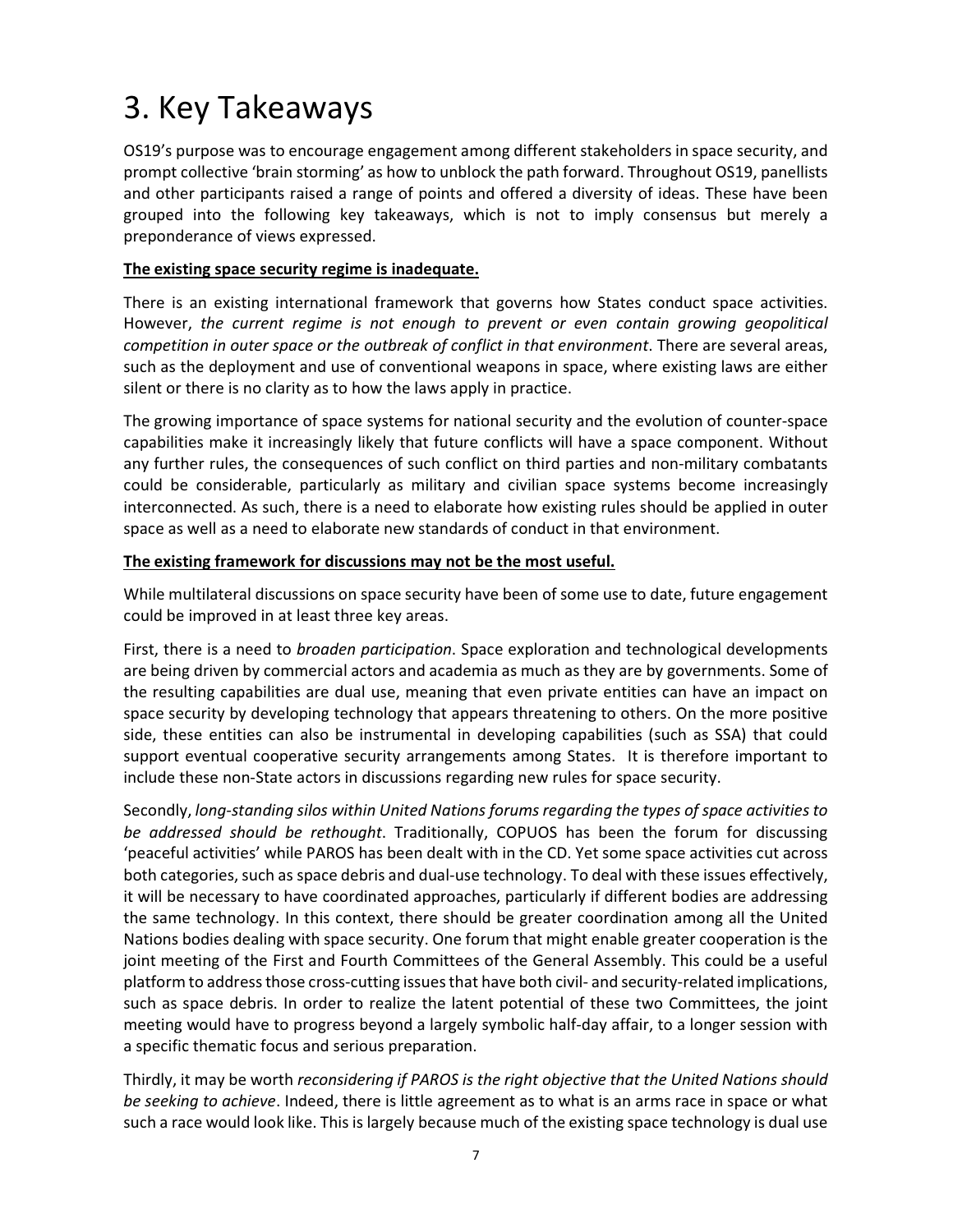and it is hard to know if certain capabilities signal an arms race or simply developments in a civilian space programme. As such, the parameters of preventing an arms race in outer space may be too constricting for what Member States want to achieve. It may be worth re-examining what the precise goal of the United Nations should be in relation to space security.

#### Discussions should be more focused.

Until now, space security discussions in multilateral forums have sought to address all space technology that could be used in an aggressive or hostile manner. However, the technology is widely varied and has unique features that make comprehensive regulation challenging. And while there might be differences of opinion about how to approach certain threats, these differences currently tend to halt all conversations, even those in which there is convergence. In this context, rather than seeking a comprehensive approach, efforts could be made to address specific issues or technologies in a series of agreements. For example, some specific areas that could be addressed separately include space debris, SSA, ASAT test guidelines, and guidelines for on-orbit proximity operations. By identifying specific areas of convergence that already exist, States could improve the probability that an initiative on space security will succeed without having discussions hindered by contentious issues where there is no agreement yet. Yet this also requires States to relinquish some of the linkages they have established that serve to impede this.

#### There is a need for a baseline set of behaviours.

Space activities are relatively new, so there is not a great body of evidence to draw upon when it comes to establishing norms of behaviour. As such, it is difficult to determine when an object is behaving erratically or in a hostile manner. By developing an explicit set of norms, possibly in the form of guidelines or rules of the road, the international community can establish a standard against which to measure all other activities. This would make it easier to monitor those objects that appear as outliers to normal behaviour. Such an approach could be especially useful when it comes to coorbital vehicles and proximity operations. A harmonized standard for approaching space objects could provide comfort to operators that nearby objects are not hostile.

It will also be important to ensure that standards of behaviour are adapted to a variety of factors, including "culture and capabilities". An action taken by a highly developed and technically sophisticated space power could be considered irresponsible, yet the same action might be the best that an emerging space actor can do. Any norms of behaviour should, therefore, consider the technical capabilities of emerging space actors, as well as those of more sophisticated ones.

#### Data and policies should be more widely shared.

One major source of mistrust among States is uncertainty about the nature of space operations. While existing technologies permit space objects to be tracked and monitored, along with some of their activities, this data provides limited information regarding the objective of or intent behind a space object. In an environment beset by mistrust, this can make any activity seem threatening, further exacerbating tension between rivals. To ameliorate this situation, all operators should seek to provide more data or information that can be checked and verified by national technical means. Moreover, there is a need for data from a greater diversity of sources, which will facilitate a more accurate understanding of the position and activities of space objects for all space actors. In this context, international actors should consider sharing data on a common, international platform.

Greater SSA can also be the foundation for space traffic management, namely the application of baseline rules of behaviour in space. This heightened awareness about space activities can act as a deterrent against prohibited actions in space because there is a greater likelihood that such actions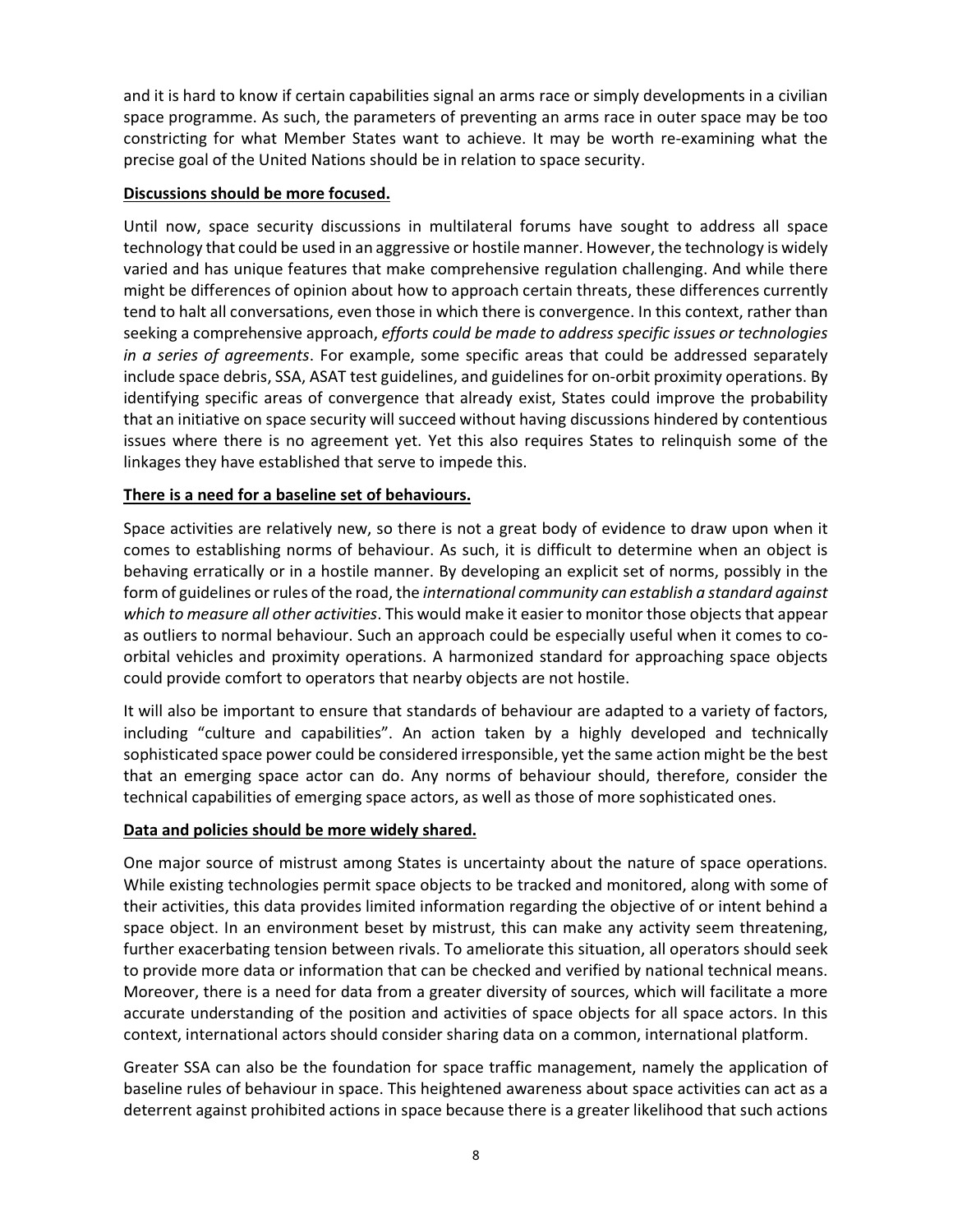will be correctly attributed to a source. Such a deterrence would be applicable to both governmental and private actors.

In addition to technical information, States should seek to adopt and share space doctrines and policies to provide greater context for space activities. Again, in an environment in which there is mistrust among competitors, even benign activities can appear hostile. This is often the result of not having any context about the nature and intended use for certain space objects. By providing a space policy, and carrying out activities consistent with those policies, space actors can provide some confidence to others about the nature of their operations. Such transparency of policy could be especially useful in cases that involve dual-use technologies, such as co-orbital vehicles.

#### States can lead by example.

While multilateral discussions are currently stalled, this does not prevent States from unilaterally adopting best practices or guidelines under their national regulations. The provisions of the Longterm Sustainability Guidelines, for example, could be implemented by States to mitigate space debris, provide launch notifications and promote international cooperation. This approach has the benefit of obliging commercial actors to come into compliance with international standards and strengthening the argument that norms of behaviour exist for space actors. Adopting such standards can also help to create better conditions for discussions on instruments or measures that relate to more complex aspects of outer space security.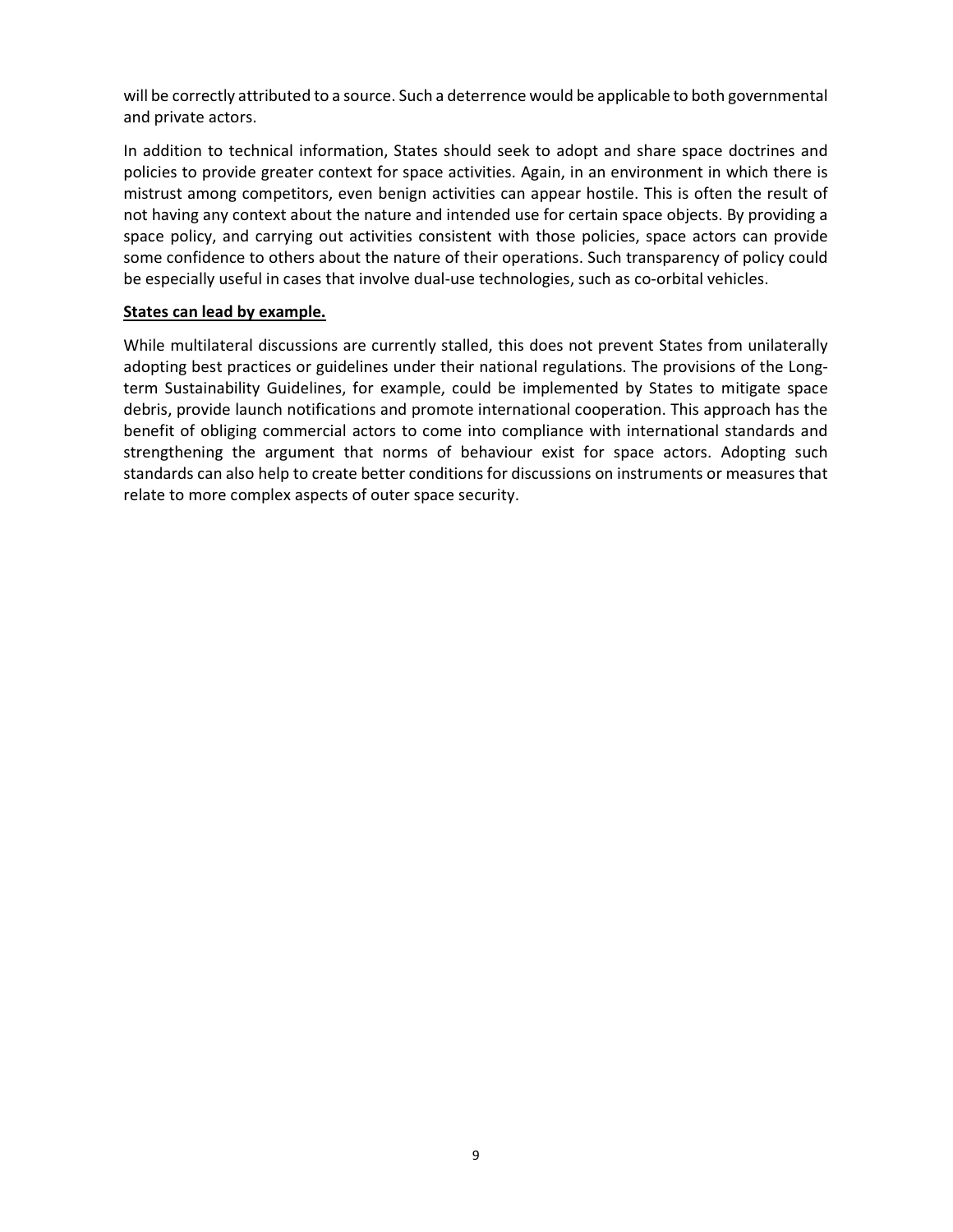

## UNIDIR Space Security Conference 2019 Conference Agenda

#### SUPPORTING DIPLOMACY: CLEARING THE PATH FOR DIALOGUE

28 and 29 May 2019 Palais des Nations, United Nations Office at Geneva (UNOG) A Conference organized by the United Nations Institute for Disarmament Research (UNIDIR) in collaboration with the Secure World Foundation, Fondation pour la recherche stratégique (with funding from the EU) and The Simons Foundation Canada. With support from the Governments of Brazil, the People's Republic of China, The Holy See and the Russian Federation

#### Tuesday 28 May 2019

13:30–14:00 Coffee and Refreshments

14:00–14:20 Opening Remarks

- Dr Peter Martinez, Director, Secure World Foundation
- Dr Xavier Pasco, Director, Fondation pour la recherche stratégique

#### 14:20–16:00 Panel 1. Taking Stock

With multiple United Nations processes meeting, cooperation and coordination among groups will be important to maximize efforts. This panel will take stock of developments over the previous year in United Nations forums.

- Moderator Dr Renata Dwan, Director, UNIDIR
- **•** Conference on Disarmament Amb Li Song, Deputy Permanent Representative of the People's Republic of China to the United Nations in Geneva
- United Nations Disarmament Commission Working Group II Amb Jeroen Cooreman, Deputy Permanent Representative of Belgium to the United Nations
- Group of Governmental Experts on Further Practical Measures for the Prevention of an Arms Race in Outer Space Amb Guilherme Patriota, Special Representative of Brazil to the Conference on Disarmament
- General Assembly and First Committee Mr Andrey Belousov, Deputy Permanent Representative of the Russian Federation to the United Nations in Geneva
- Committee on the Peaceful Uses of Outer Space Dr Natália Archinard, Head of the Swiss Delegation to COPUOS, Federal Department of Foreign Affairs of Switzerland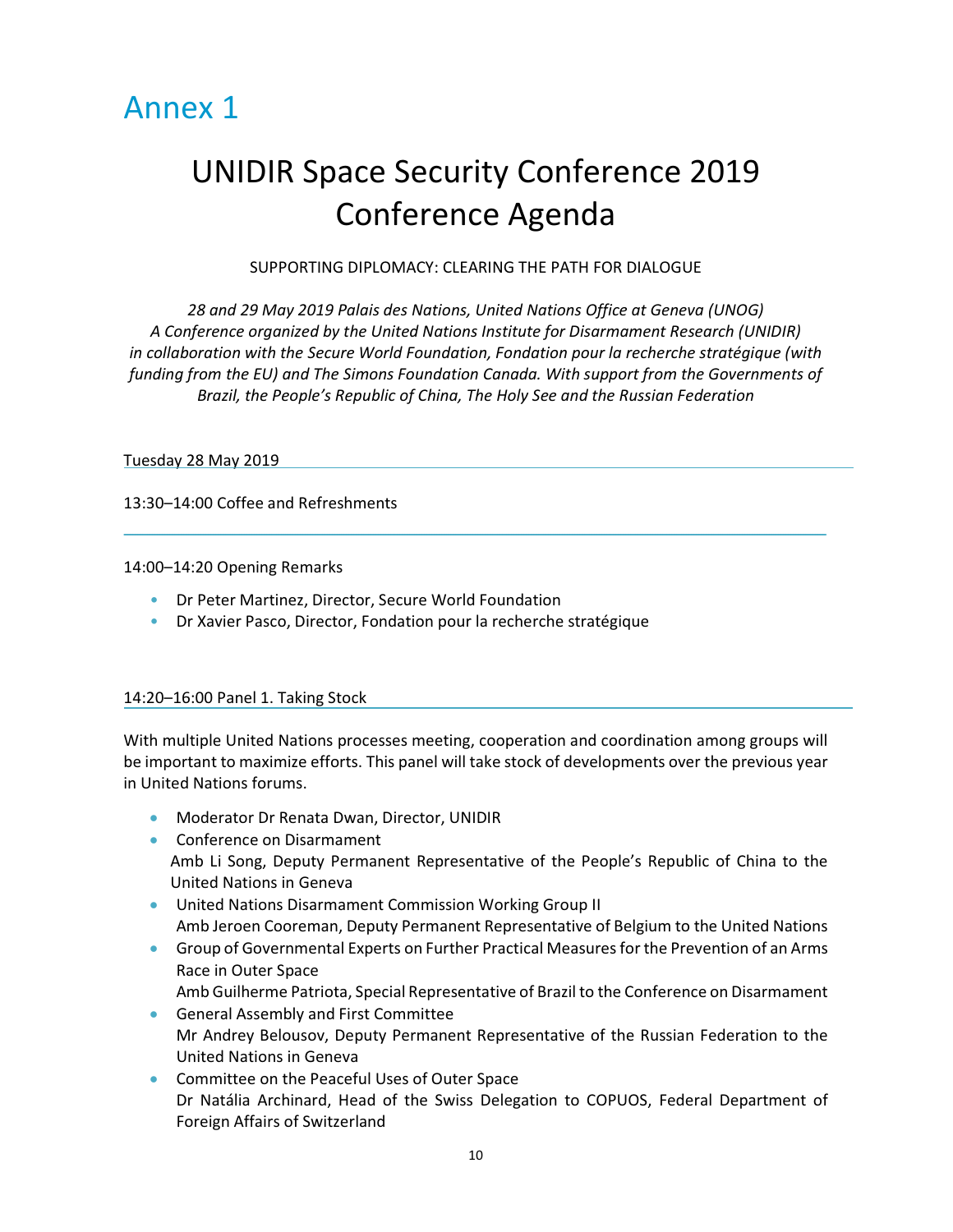#### 16:00–16:15 Tea and Coffee Break

#### 16:15–17:45 Panel 2. What is a 'Space Force'?

The announcement of a US Space Force made headlines, but it is not the first time a military has established specialized units for space operations. Visiting experts will explore the reasons and functions behind a dedicated military body to space operations.

- Moderator Dr John Borrie, Research Coordinator & Programme Lead—WMD & Other Strategic Weapons, UNIDIR
- **Mr Doug Loverro, former US Deputy Assistant Secretary of Defense on Space Policy**
- Dr Rajeswari Piali Rajagopalan, Distinguished Fellow, Observer Researcher Foundation
- Dr Jessica West, Program Officer, Project Ploughshares

#### 19:30–21:30 Special film screening

UNIDIR, in cooperation with CineONU, is organising a special film screening to explore the wider societal implications of international cooperation in space. This screening will feature two short films, followed by a panel of special guest speakers.

Empire Cinema, Rue de Carouge 72–74, 1205 Genève, Tuesday 28 May from 19:30

Films: The Overview Effect, A Beautiful Planet

- Moderator Ms Jeanne Meserve, Former Anchor and Correspondent, CNN & ABC News
- **Panel Mr Jean-Francois Clervoy, Former ESA Astronaut**
- **•** Dr Renata Dwan, Director, UNIDIR
- Mr Niklas Hedman, Chief of Committee, Policy and Legal Affairs Section, United Nations Office for Outer Space Affairs

Wednesday 29 May 2019

08:30–9:00 Coffee and Refreshments

#### 09:00–10:30 Panel 3. Emerging Rocket & Missile Dual Use Challenges

As more States acquire sophisticated launch capabilities, exercising their freedom of access to space, there is a constant threat of misperception. This is particularly true as rockets get smaller and can be deployed much faster by private actors. This roundtable discussion will focus on current trends in rocket/missile technology and its impacts on global security. It will also examine how voluntary mechanisms, like The Hague Code of Conduct, can strengthen global security.

- Moderator Dr Xavier Pasco, Director, Fondation pour la recherche stratégique
- Panel Amb Anne Sofie Nilsson, Swedish Ambassador for Disarmament and Non-Proliferation
- Ms Isabelle Sourbes, Research Director, Centre national de la recherche scientifique
- Mr Tal Inbar, Head of the Space Research Center, Fisher Institute for Air &Space Strategic **Studies**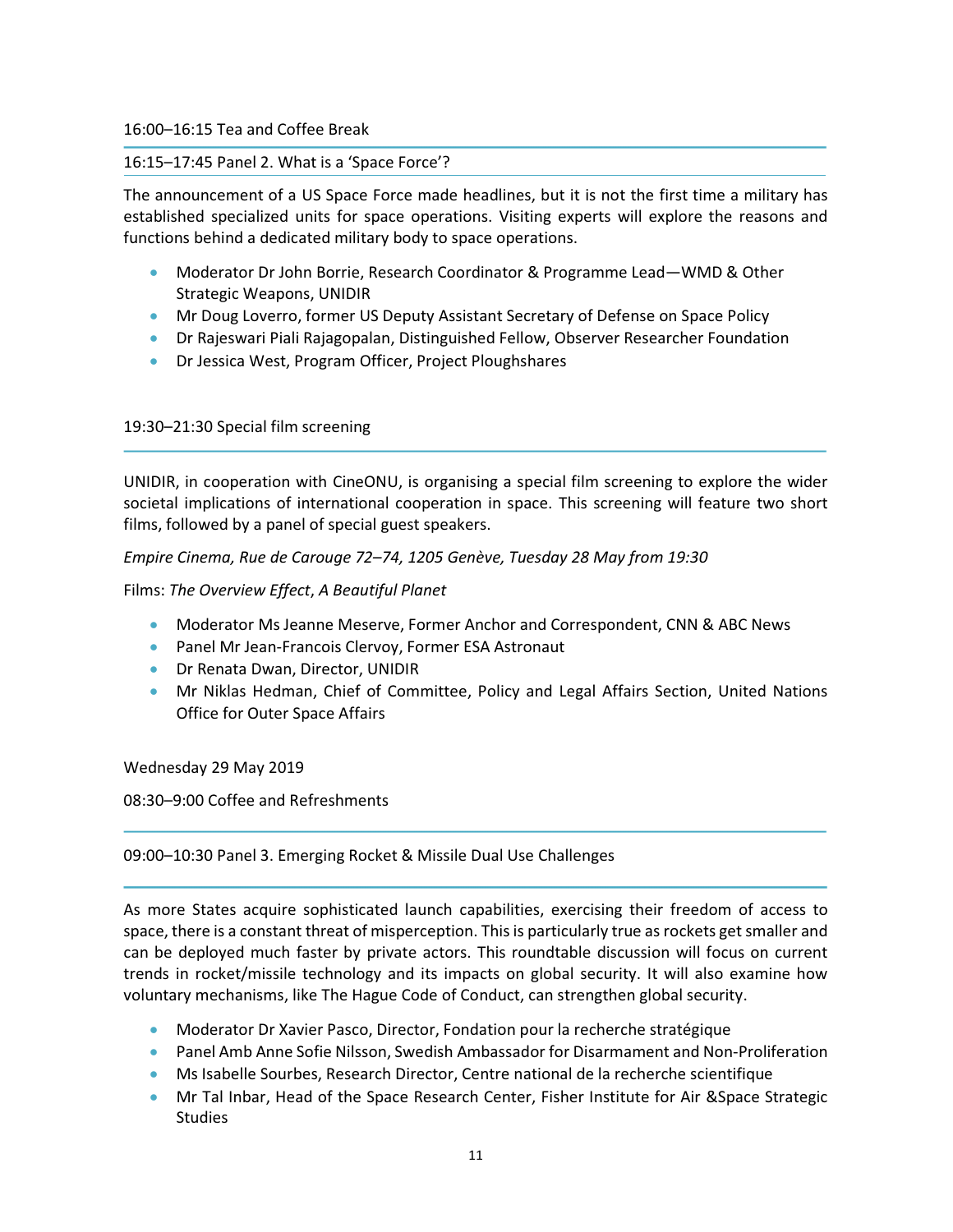10:45–12:15 Panel 4. On-orbit Proximity Operations: Friend or Foe?

Numerous States and actors are seeking on-orbit vehicles for satellite life extension operations and debris removal, yet this technology also could raise suspicions about the weaponization of space. This panel will examine on-orbit service vehicles and how to prevent this technology from disrupting space security.

- Moderator Amb (ret) Michael Biontino, Adviser
- **Panel Prof Guglielmo Aglietti, Surrey Space Centre Director, University of Surrey**
- Ms Victoria Samson, Washington Office Director, Secure World Foundation
- Ms Alexandra Stickings, Research Fellow for Space Policy and Security within the Military Sciences, Royal United Services Institute
- Mr Daniel Porras, Space Security Fellow, UNIDIR

12:15–12:45 Buffet Luncheon

12:45–14:00 Special Lunchtime Event: Shaping Perceptions of Space Security

UNIDIR will host a special discussion on how journalists portray space security challenges and how public opinion can generate momentum towards greater space security measures.

- Moderator Mr Torsten Kriening, Editor, SpaceWatchGlobal
- Speaker Ms Jeanne Meserve, Former Anchor and Correspondent, CNN & ABC News

#### 14:30–16:00 Panel 5. Gathering Evidence in Orbit

Experts will have a technical discussion on the feasibility of gathering evidence for PAROS-related space activities. In particular, they will examine what new technologies can reveal about space activities, what monitoring strategies might these technologies enable and how such capabilities can be reflected in future space security instruments.

- Moderator Ms Vanessa Wood, Counsellor Disarmament, Australian Delegation to the Conference on Disarmament
- **•** Panel Dr Douglas Hendrix, CEO, ExoAnalytic Solutions
- Col (ret) André Dupuis, President, Space Strategies Consulting Ltd.
- Dr Moriba Jah, Associate Professor of the Department of Aerospace Engineering and Engineering Mechanics, University of Texas at Austin
- Mr Stewart Bain, CEO, NorthStar Earth & Space Inc.

16:00–16:15 Tea and Coffee Break

#### 16:15–17:45 Panel 6. Next Steps for Multilateral Dialogue

With several United Nations processes reaching the end of their mandates, new steps will be needed to keep moving towards stability and security in space. This roundtable discussion will seek to identify viable options to move multilateral dialogues forward.

 Moderator Mr Niklas Hedman, Chief of Committee, Policy and Legal Affairs Section, United Nations Office for Outer Space Affairs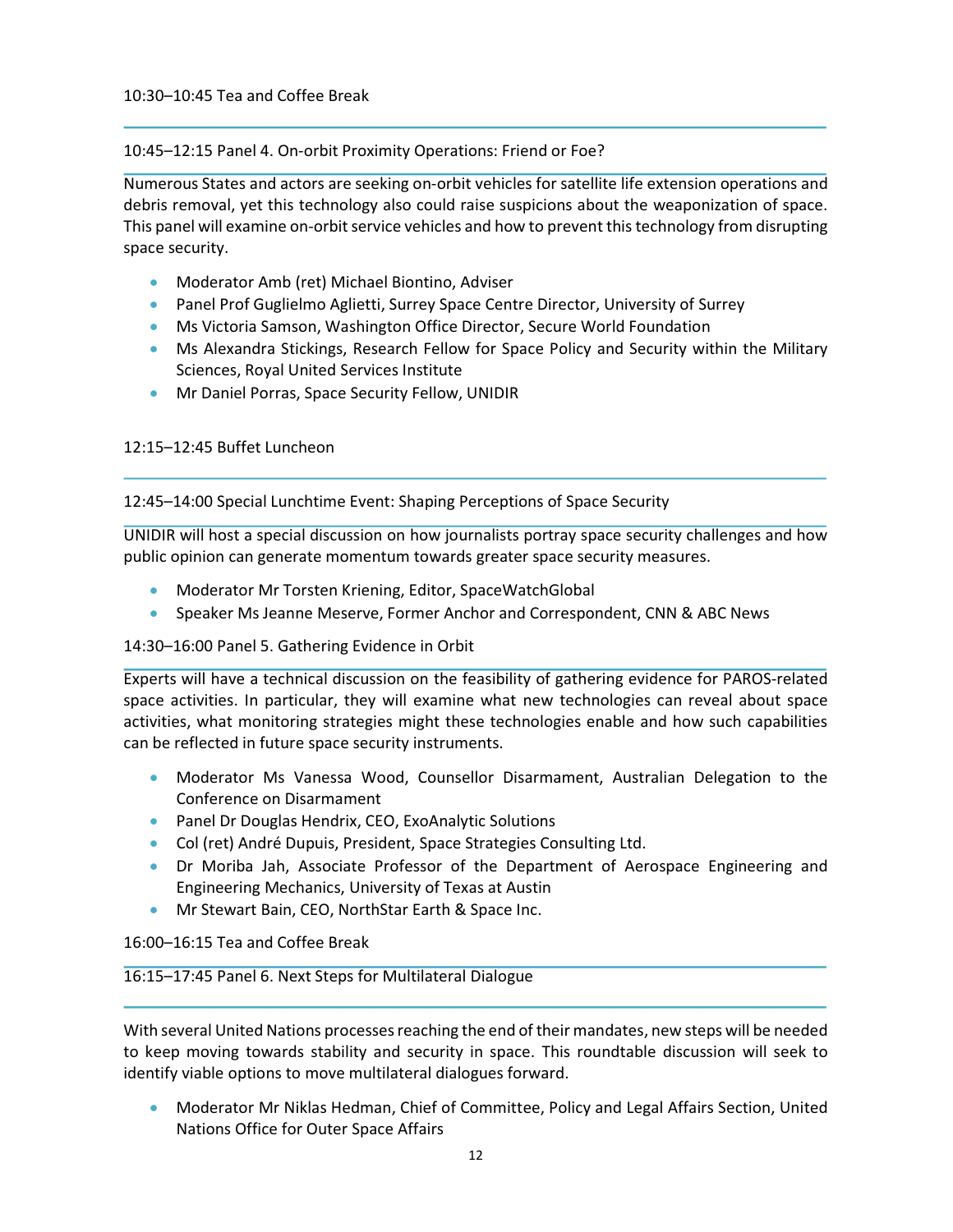- **•** Panel Dr Renata Dwan, Director, UNIDIR
- Dr Peter Martinez, Director, Secure World Foundation
- Amb (ret) Paul Meyer, Senior Fellow, The Simons Foundation Canada
- Dr Xavier Pasco, Director, Fondation pour la recherche stratégique

#### 17:45–18:00 Closing Session

Amb (ret) Paul Meyer, Senior Fellow, The Simons Foundation Canada

#### 18:00–20:00 Opening Reception—A Peaceful Place or So it Looks from Space

Join us for the opening reception of a multimedia art exhibit by the award-winning Swiss Photographer Marco Grob. The exhibit will feature pieces from his series Space Flight and A Year in Space, including portraits and short films. Refreshments will be served.

Salle des Pas Perdu | Palais des Nation, 18:00